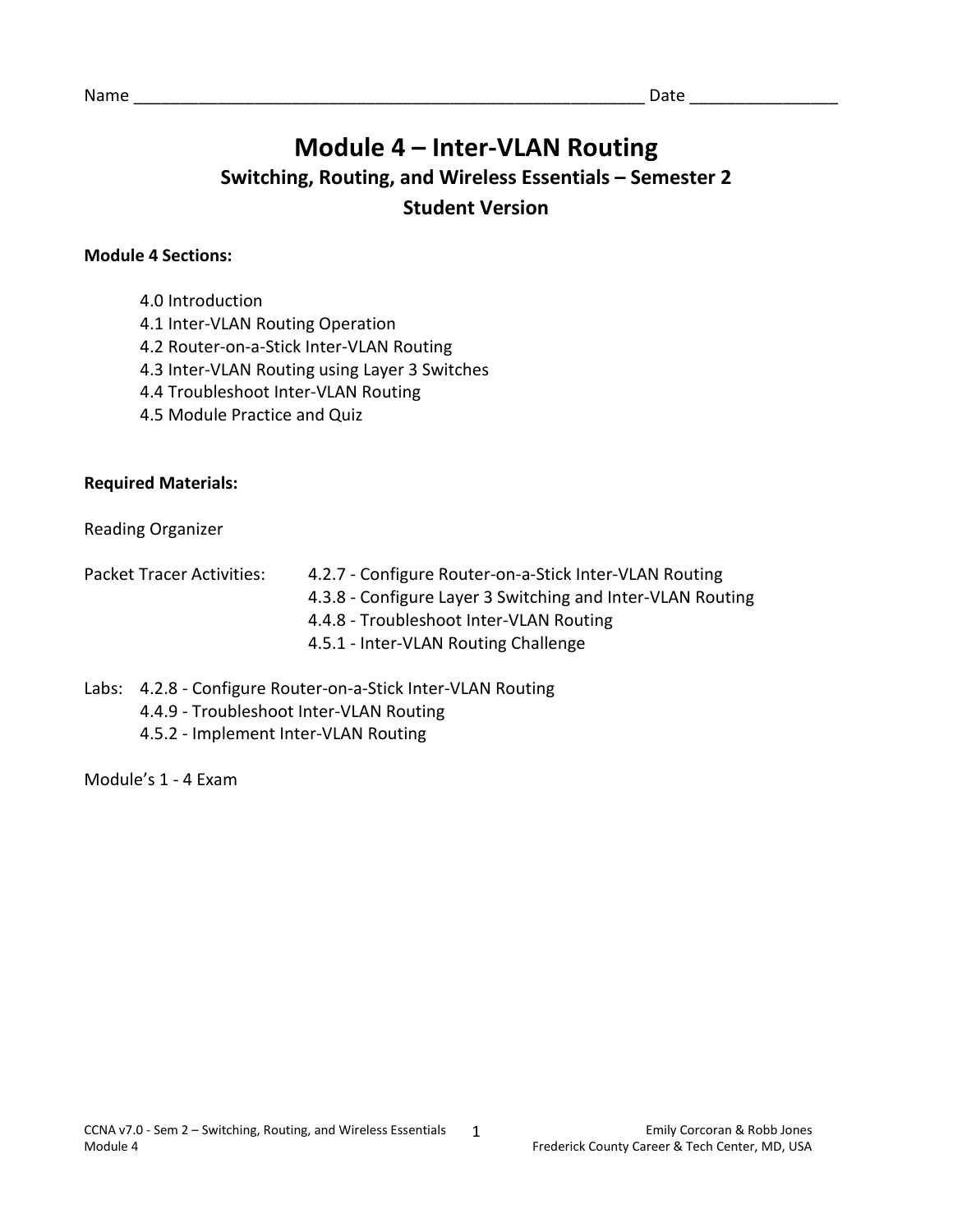Page intentionally left blank.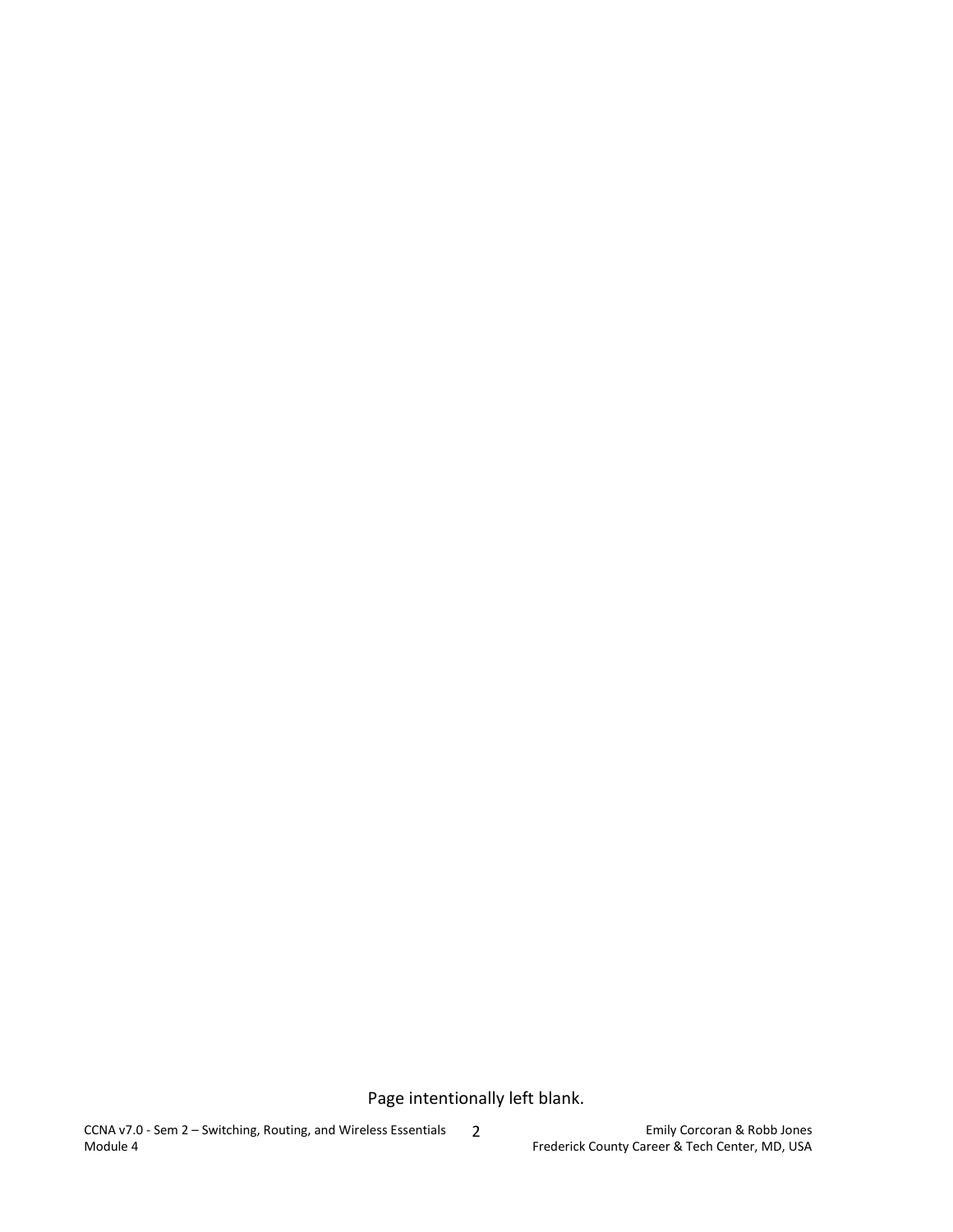| oints' |  |
|--------|--|
|        |  |

# **Module 4 – Inter-VLAN Routing Reading Organizer Student Version**

**Note**: The Reading Organizer has weighted scoring. Any question with the word **explain**, **define, or describe** in it is expected to have a longer answer and is worth two points each.

#### **After completion of this module, you should be able to:**

- Describe options for configuring inter-VLAN routing.
- Configure router-on-a-stick inter-VLAN routing.
- Configure inter-VLAN routing using Layer 3 switching.
- Troubleshoot common inter-VLAN configuration issues.

## **4.1 Inter-VLAN Routing Operation**

1. Hosts in one VLAN cannot communicate with hosts in another VLAN unless there is a example 2 and 2 and 2 and 2 and 2 and 2 and 2 and 2 and 2 and 2 and 2 and 2 and 2 and 2 and 2 and 2 and 2 and 2 and 2 and 2 and 2 and 2 and 2 and 2 and 2 and 2 and 2 and 2 and 2 and 2 and 2 and 2 and 2 and 2 and 2 and 2 an

2. List the three inter-VLAN routing options.

- a.
- b.
- c.

3. The first inter-VLAN routing solution relied on using a router with **with** with the same of the same of the same Ethernet interfaces.

4. Legacy inter-VLAN routing using physical interfaces works. Explain its significant limitations.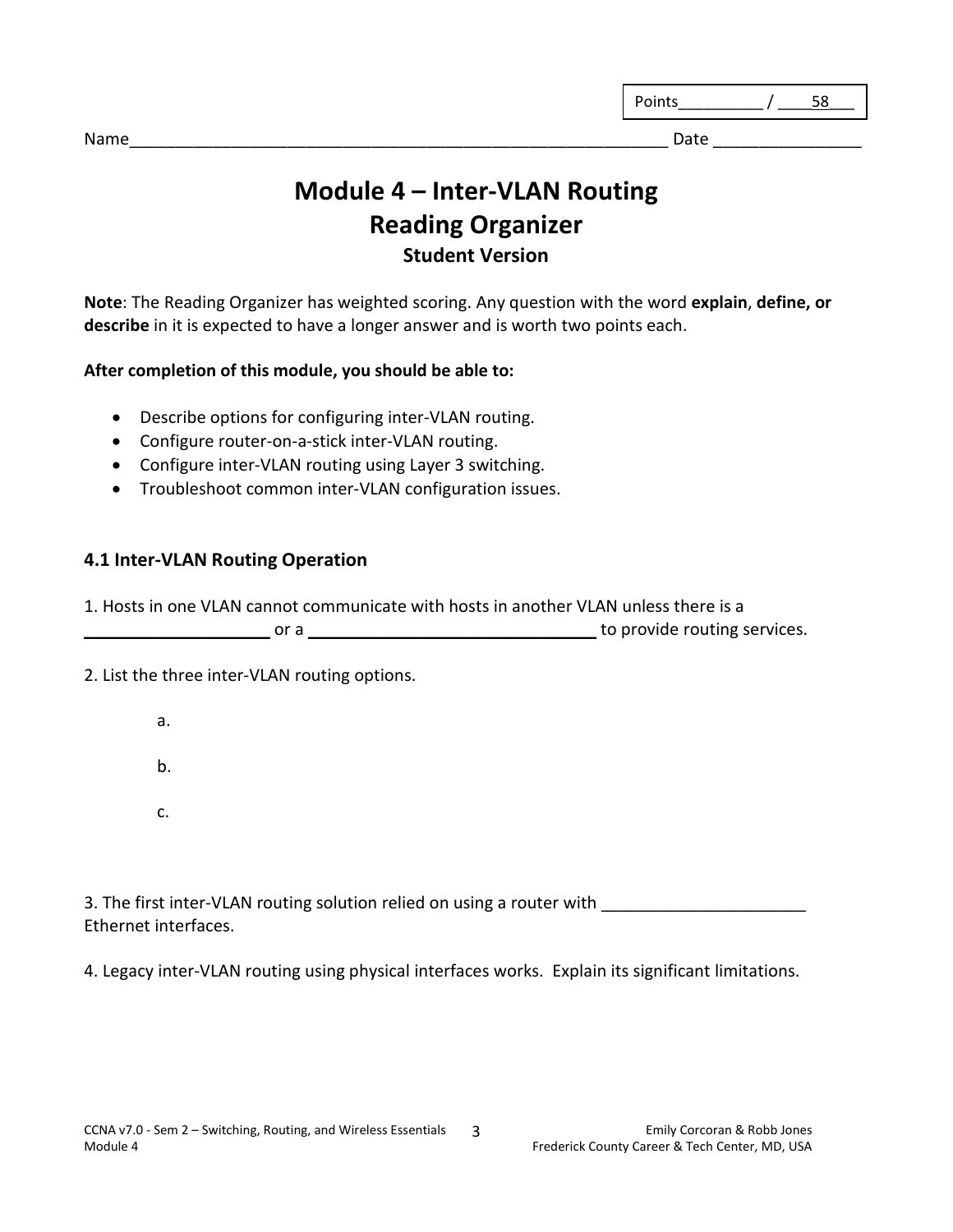5. Explain how the 'router-on-a-stick' inter-VLAN routing method overcomes the limitation of the legacy inter-VLAN routing method.

6. The 'router-on-a-stick' inter-VLAN routing method configures router interface to use \_\_\_\_\_\_\_\_\_\_\_\_\_\_\_\_\_\_\_\_\_to identify routable VLANs.

7. The modern method of performing inter-VLAN routing is to use \_\_\_\_\_\_\_\_\_\_\_\_\_\_\_\_ and \_\_\_\_\_\_\_\_\_\_\_\_\_\_\_\_\_\_\_\_\_\_\_\_\_\_\_\_\_\_\_\_\_\_\_\_\_ (SVI).

8. Describe three advantages of using Layer 3 switches for inter-VLAN routing. (List 3 out of the 5 options.)

a.

b.

c.

### **4.2 Router-on-a-Stick Inter-VLAN Routing**

9. What are the four steps required to set up a switch VLAN and trunking configuration?

Step 1. Step 2. Step 3. Step 4.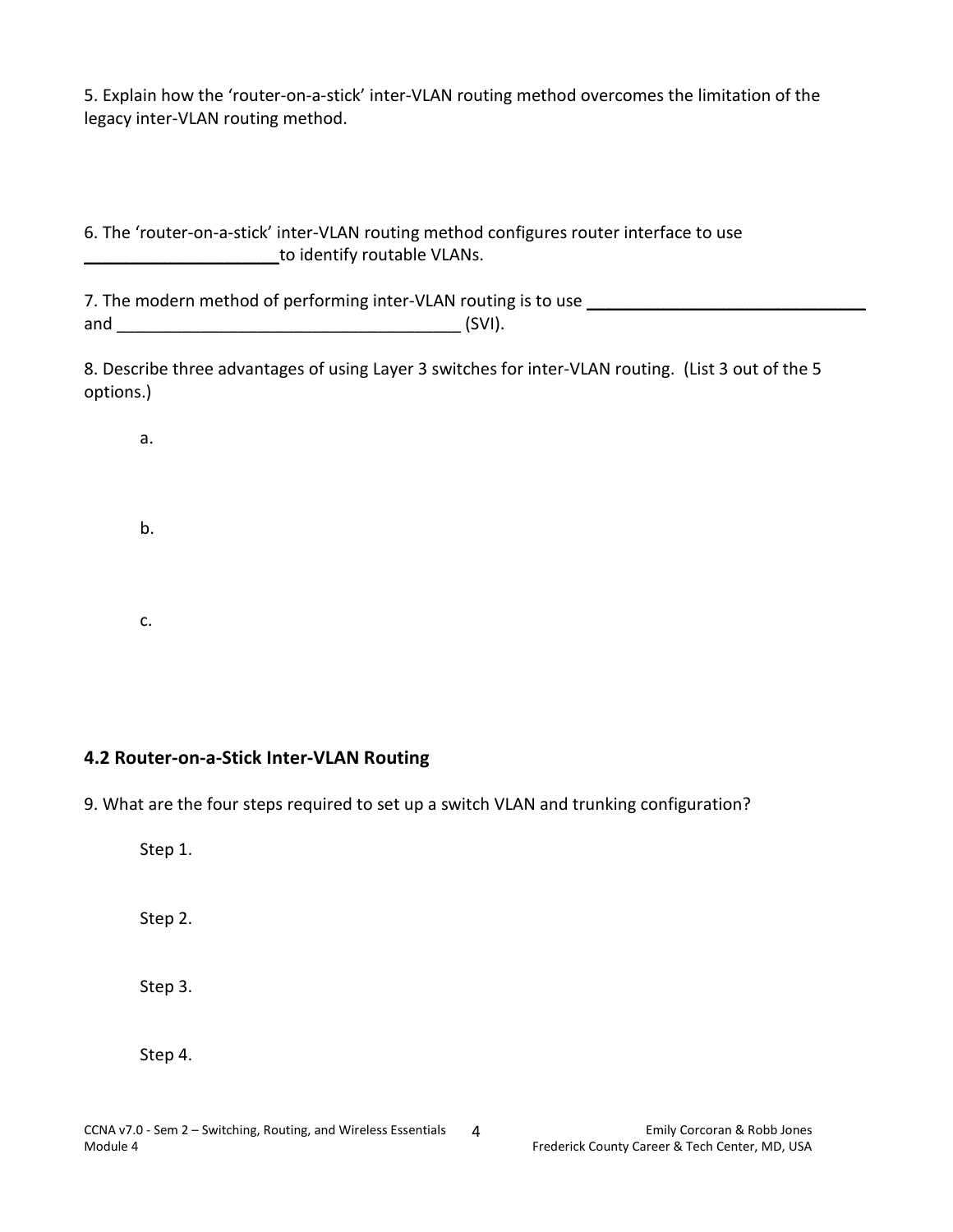- 10. What two commands are required to setup router subinterfaces?
	- a.
	- b.
- 11. When all subinterfaces have been created, enable the physical interface using the \_\_\_\_\_\_\_\_\_\_\_\_\_\_\_\_\_\_\_\_\_\_\_\_\_ interface configuration command.
- 12. If the physical interface is disabled, what happens to all the subinterfaces?
- 13. When is a router-on-a-stick configuration complete?
- 14. What four show commands can you use to verify router-on-a-stick inter-VLAN routing?
	- a.
	- b.
	- c.
	- d.

### **4.3 Inter-VLAN Routing using Layer 3 Switches**

15. Why do modern, enterprise networks rarely use router-on-a-stick?

16. Layer 3 switches use \_\_\_\_\_\_\_\_\_\_\_\_\_\_\_\_\_\_\_\_\_\_\_\_\_\_\_\_\_\_\_\_\_\_\_\_ switching to achieve higherpacket processing rates than routers.

| 17. Layer 3 switches are also commonly implemented in enterprise |  |
|------------------------------------------------------------------|--|
| wiring closets.                                                  |  |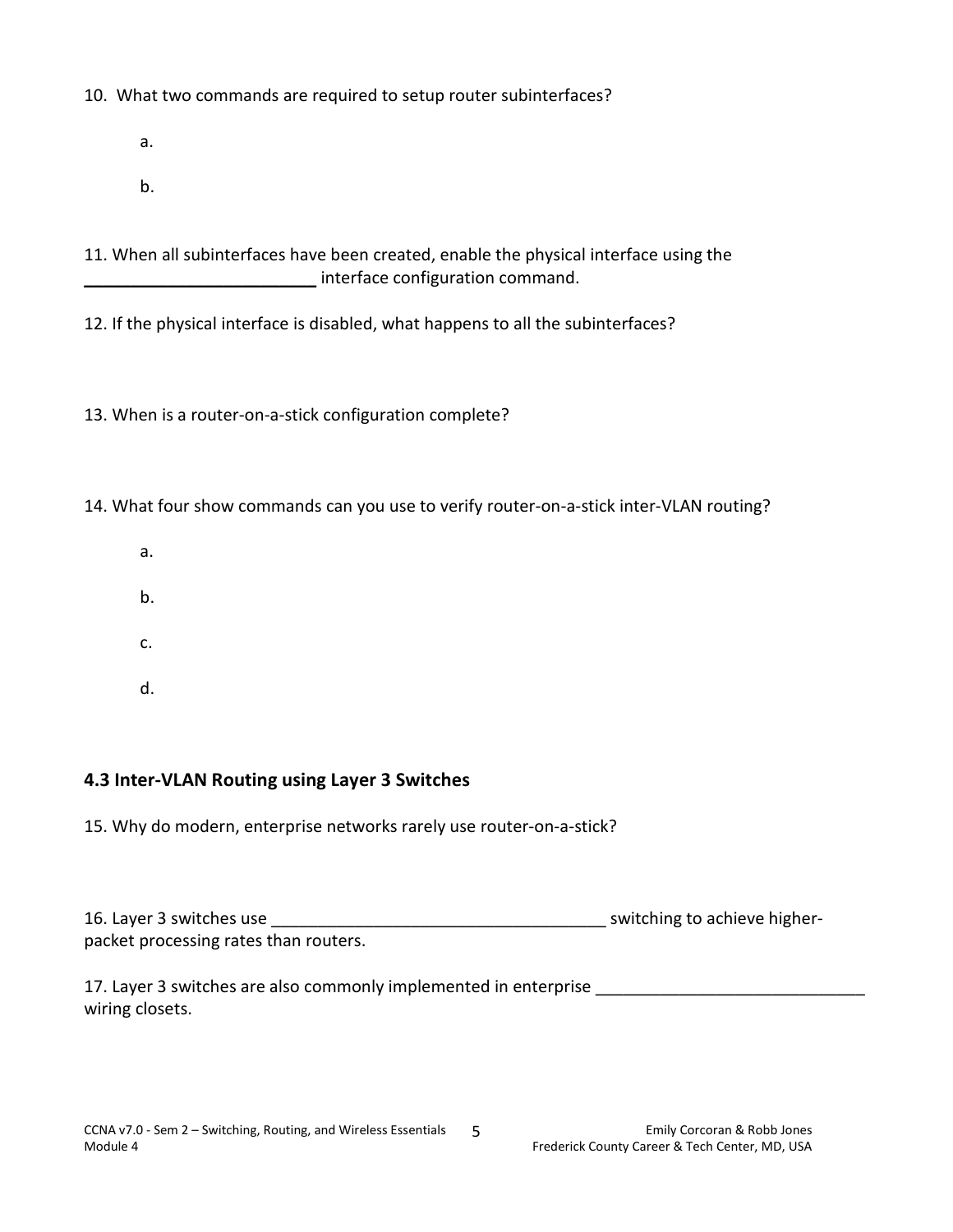- 18. Describe the two capabilities of a Layer 3 switch.
	- a.
	- b.
- 19. What are the four steps required to configure a layer 3 switch?
	- Step 1.
	- Step 2.
	- Step 3.
	- Step 4.

20. From a host, verify connectivity to a host in another VLAN using the **Langeless** command.

21. If VLANs are to be reachable by other Layer 3 devices, then they must be advertised using \_\_\_\_\_\_\_\_\_\_\_\_\_\_\_\_\_ or \_\_\_\_\_\_\_\_\_\_\_\_\_\_\_\_\_\_routing.

22. To enable routing on a Layer 3 switch, a \_\_\_\_\_\_\_\_\_\_\_\_\_\_\_\_\_\_\_\_\_\_\_\_\_\_\_\_\_ must be configured.

#### **4.4 Troubleshoot Inter-VLAN Routing**

23. Write in the fixes to the following VLAN issues.

Missing VLANs –

- a.
- b.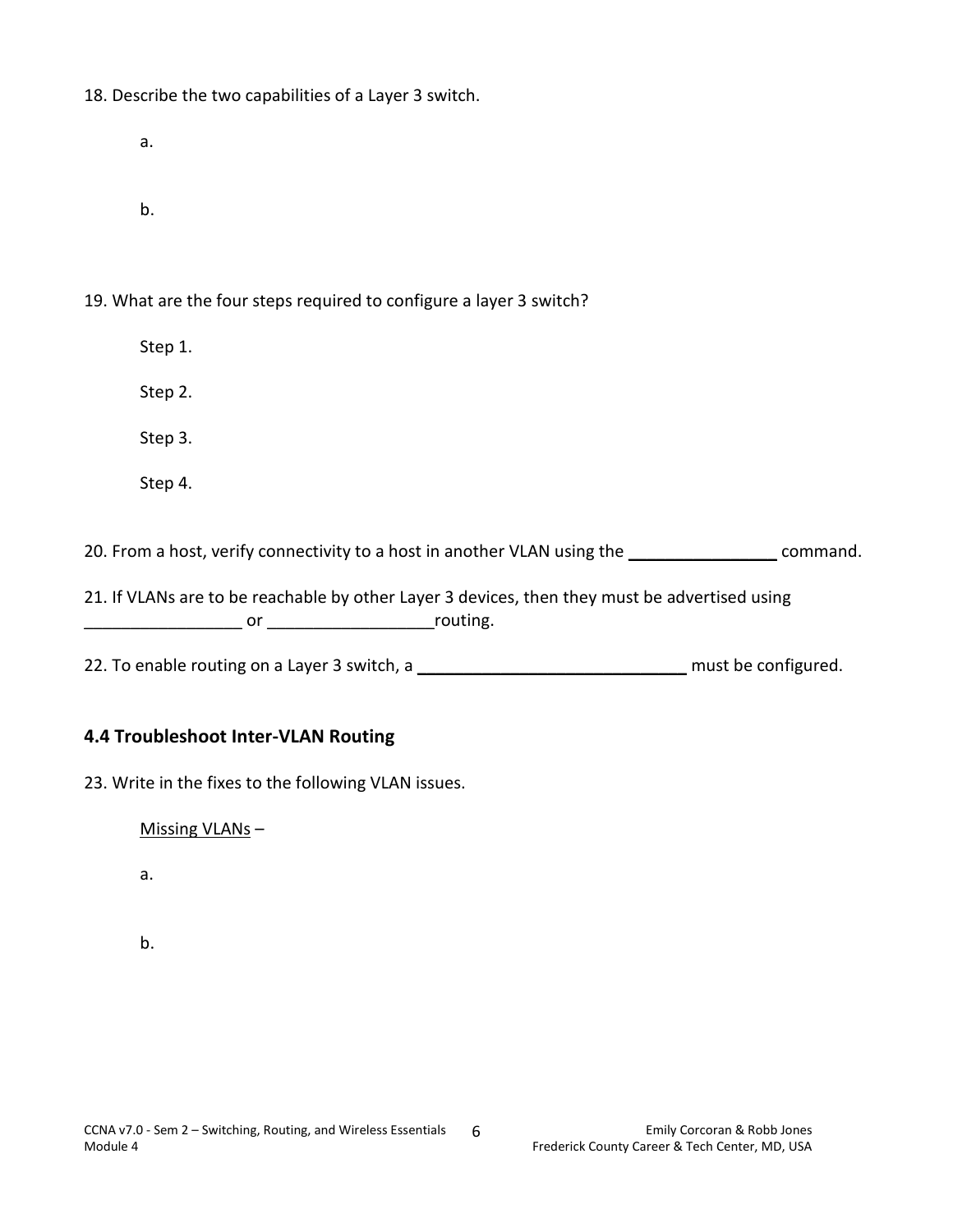Switch Trunk Port Issues –

a.

b.

Switch Access Port Issues –

a.

b.

c.

Router Configuration Issues –

a.

b.

24. An inter-VLAN connectivity issue could be caused by a missing VLAN. List three reasons the VLAN could be missing.

a.

b.

c.

25. Which switch CLI commandswill show all the VLANs on the switch and which ports are assigned to them?

7